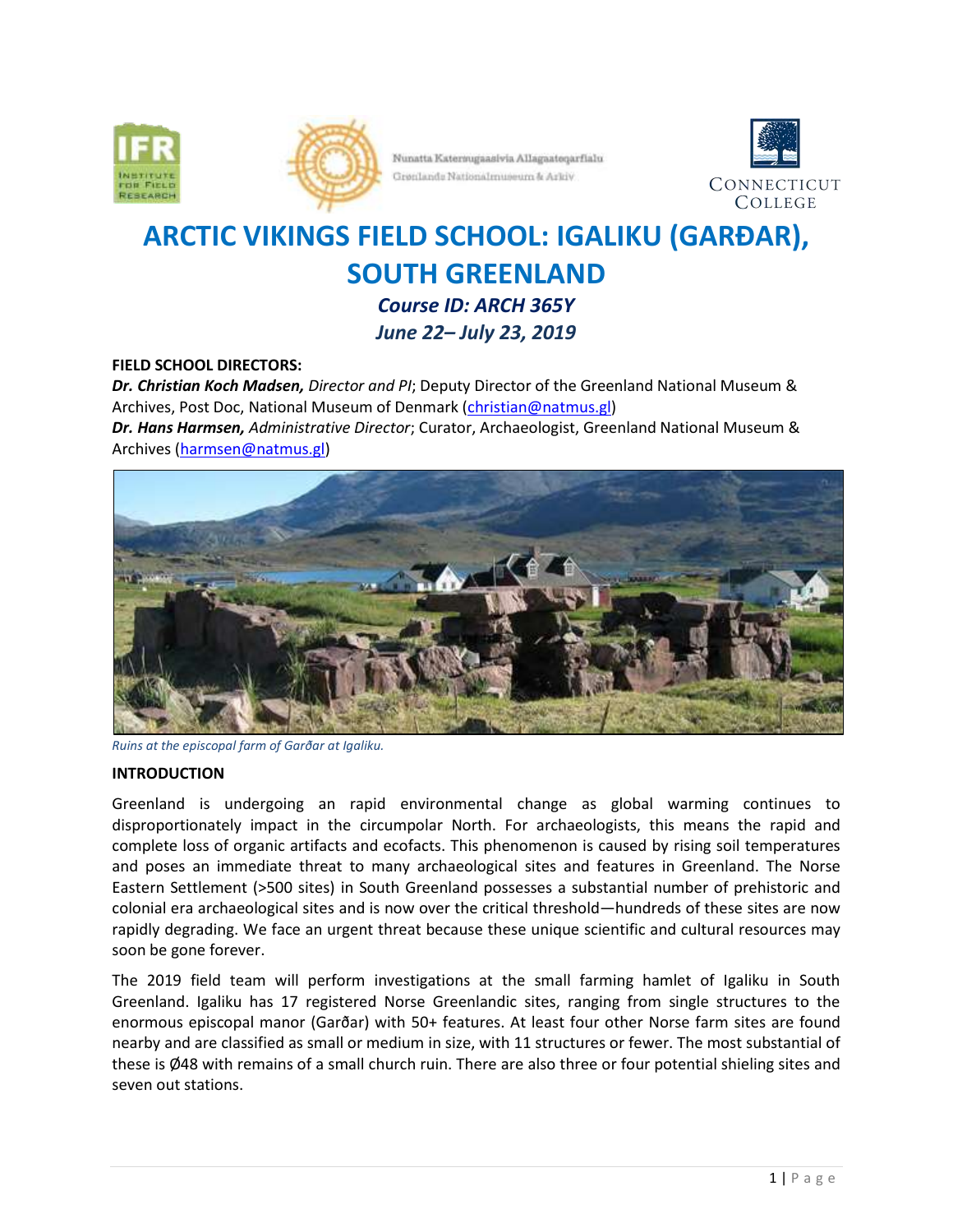Rivalled in size and complexity only by Qassiarsuk (Ø29a – Brattahlíð), Garðar is distinctive due to its unique monumental architecture. It was the largest church in Norse Greenland and its enormous byres and storage buildings reflect the manor's great economic importance. Not only do the ruins of Igaliku represent the apogee of Norse Greenlandic society—they are the only medieval episcopal manor in the North Atlantic to be comprehensively preserved.



The dest size of the adjacent farms is no doubt an effect of the economic centrality of the manor, which most likely controlled the whole isthmus and organized the exploitation of local resources directly for its own benefit. It is possible that most or all of the small farms were abandoned or brought under the direct control of Garðar in the 13th and 14th centuries.

## **FIELD PLAN**

This field school is a four-week experiential learning program for students to gain a fundamental understanding of basic methods of archaeological field research in the Arctic. This includes standardized techniques of site identification, landscape survey, documentation, testing, and excavation. Students will also learn to identify common artifact types and gain experience in zooarchaeology and the exhumation of human remains. Supplementary evening lectures and daily discussions will expand these topics and introduce additional themes that include archaeological research design, community archaeology, global change effects on cultural heritage, and the legal and ethical aspects of archaeological work. Due to the rapid loss of archaeological materials, emphasis will be placed on rapid and efficient recovery techniques to benefit students who may plan to pursue cultural resource management (CRM) work in the future. Students will spend the majority of the field school at Igaliku, but also have the opportunity to participate in archaeological surveys of the surrounding fjord and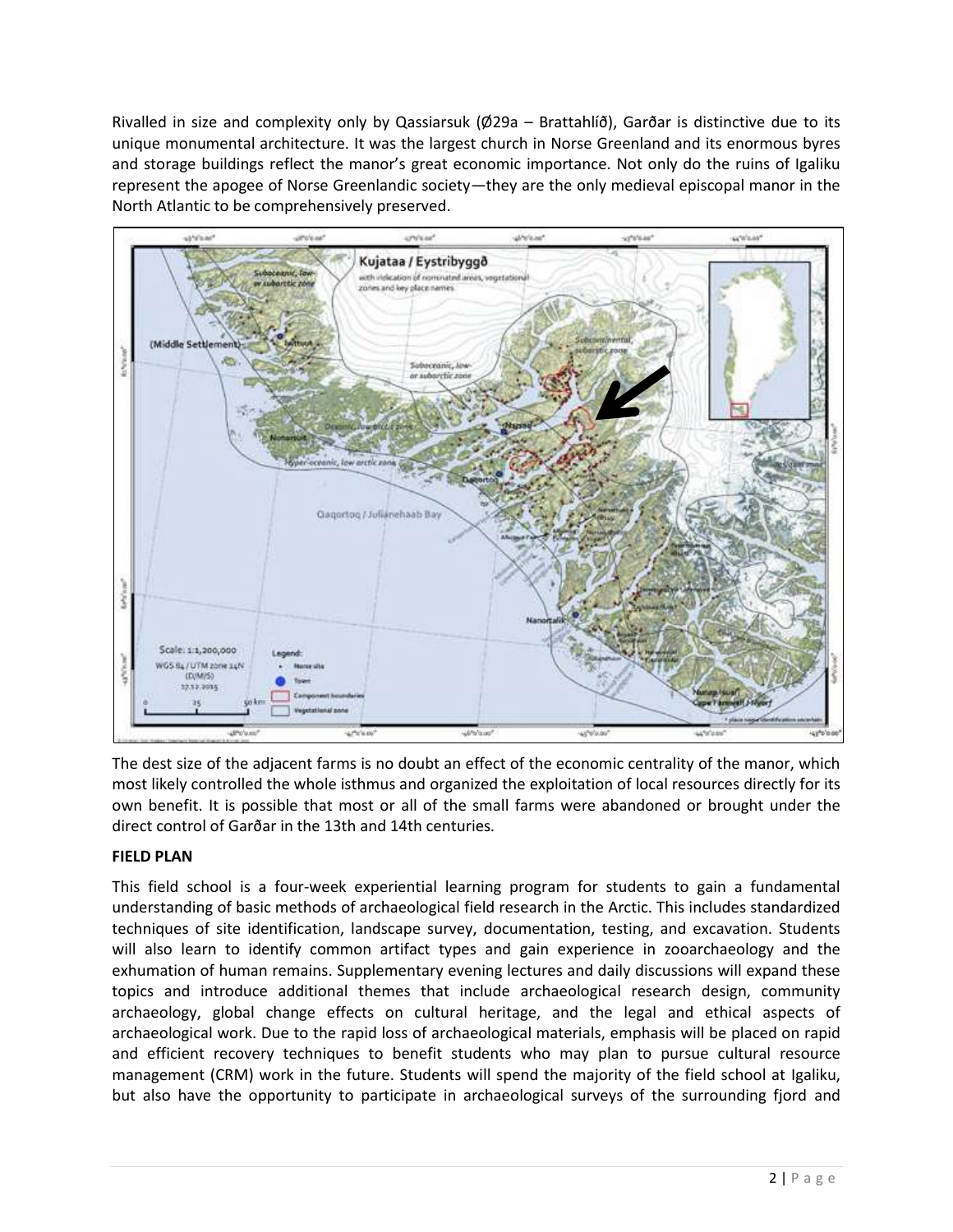UNESCO World Heritage key component sites. Participation in field transport and logistics, as well as general camp tasks during the field season, will provide students a basic grounding in the fundamentals needed for conducting successful scientific field research.

## **ACADEMIC CREDIT UNITS & TRANSCRIPTS**

**Credit Units**: Attending students will be awarded 8 semester credit units (equivalent to 12 quarter credit units) through our academic partner, Connecticut College. Connecticut College is a private, highly ranked liberal arts institution with a deep commitment to undergraduate education. Students will receive a letter grade for attending this field school (see grading assessment and matrix). This field school provides a minimum of 160 direct instructional hours. Students are encouraged to discuss the transferability of credit units with faculty and registrars at their home institution prior to attending this field school.

**Transcripts**: An official copy of transcripts will be mailed to the permanent address listed by students on their online application. One more transcript may be sent to the student home institution at no cost. Additional transcripts may be ordered at any time through the National Student Clearinghouse: [http://bit.ly/2hvurkl.](http://bit.ly/2hvurkl)

## **COURSE OBJECTIVES**

*After completing this course, students will be able to:*

- Identify and record an archaeological site.
- Demonstrate competence in basic procedures of excavation and documentation including:
	- $\triangleright$  Lay out an excavation unit
	- $\triangleright$  Use standard tools and techniques to excavate the unit to professional standards.
	- $\triangleright$  Fill out paper documentation
	- $\triangleright$  Complete plan maps and profiles (using both traditional and electronic methods of provenience control)
	- $\triangleright$  Photograph the excavation unit
- Indicate a basic understanding of archaeological method and theory
- Demonstrate competence in basic field laboratory processing techniques
- Demonstrate an understanding of basic problems in Arctic archaeology, including chronology, stratigraphy, taphonomy, site formation processes, and factors that affect sites, including the effects of modern human impacts and climate change
- Understand archaeological research designs and how they impact field investigations
- Demonstrate an understanding of how to evaluate archaeological finds
- Demonstrate an understanding of archaeological ethics
- Demonstrate an understanding of community engagement and meaningful collaboration as it relates to archaeological practice

#### **PREREQUISITES**

This is hands-on, experiential learning and students will study how to conduct archaeological research on-site, living and working in close quarters with fellow students and staff. Archaeology involves physical work and exposure to the elements and thus, requires a measure of acceptance that this will not be the typical university learning environment. You will get dirty, sweaty, wet, cold, tired and have to work and live outdoors. Meals are a communal and sometimes food options are very limited. Students are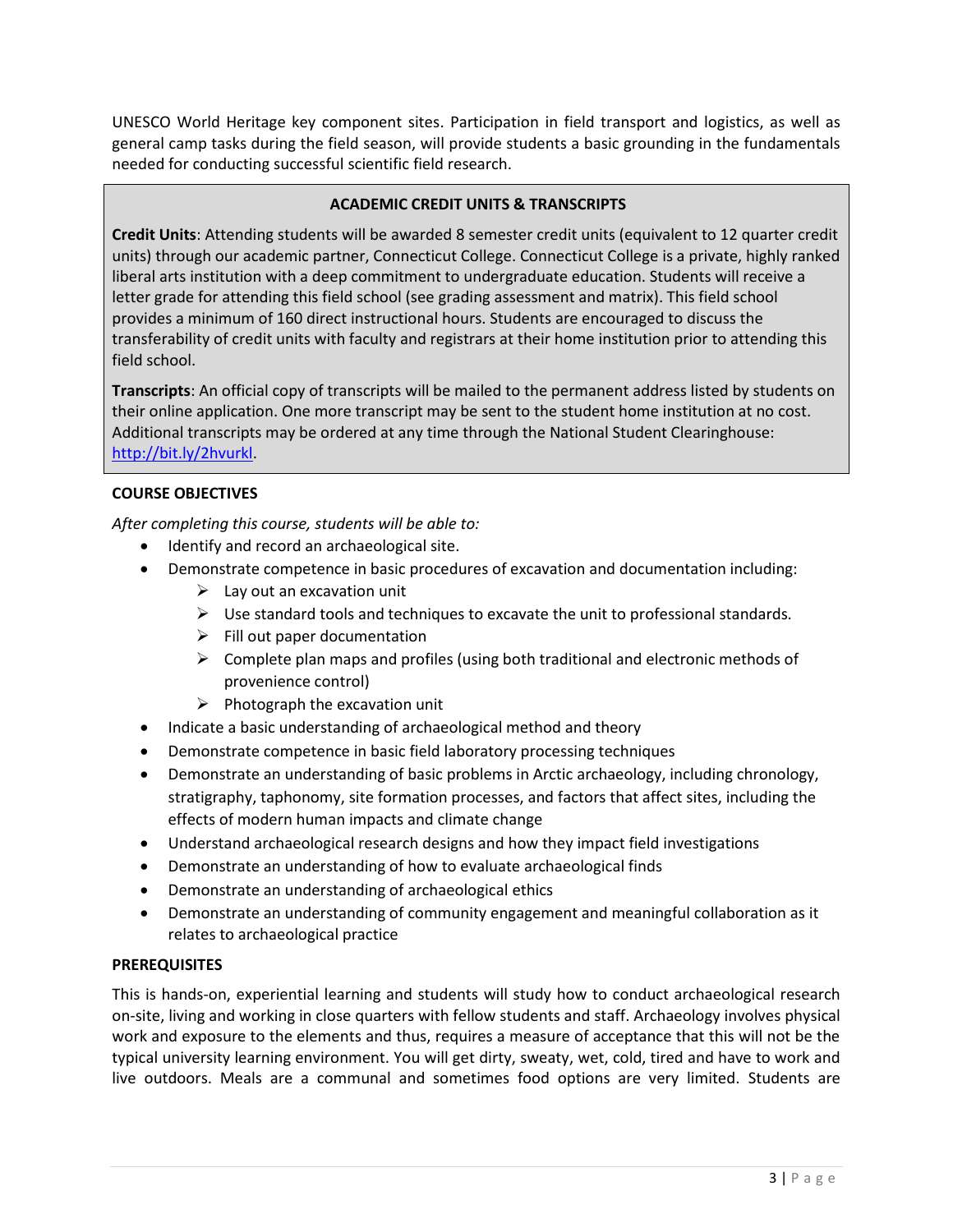required to come equipped with an understanding that archaeological fieldwork requires very hard work.

#### **DISCLAIMER – PLEASE READ CAREFULLY**

Our primary concern is with education. Traveling and conducting field research involve risk. Students interested in participating in IFR programs must weigh whether the potential risk is worth the value of education provided. While risk is inherent in everything we do, we do not take risk lightly. The IFR engages in intensive review of each field school location prior to approval. Once a program is accepted, the IFR reviews each program annually to make sure it complies with all our standards and policies, including student safety.

We do our best to follow schedule and activities as outlined in this syllabus. Yet local permitting agencies, political, environmental, personal, or weather conditions may force changes. This syllabus, therefore, is only a general commitment. Students should allow flexibility and adaptability as research work is frequently subject to change.

Archaeological field work involves physical work in the outdoors. You should be aware that conditions in the field are different than those you experience in your home, dorms, or college town. This program operates at a typical inland fjord valley in Southern Greenland. During the day, temperatures fluctuate between 30°‐70°F (-1°-20° C) depending on the weather. Heavy rains, winds and sometimes even snow can occur during the summer months in South Greenland. Because of its northern latitude you will also be exposed to high UV index so appropriate measures should be taken for those with fair skin or sun sensitivities. Mosquitoes and black flies can also be problematic depending on the temperature.

If you have any medical concerns, please consult with your doctor. For all other concerns, please consult with the project directors.

## **TEAMS AND COURSE MODULES**

Students participating in the Arctic Viking Field School will be engaged in a variety of different learning experiences that range from direct hands-on training in the field and laboratory to specially themed lectures. The general curriculum is divided between landscape survey, keyhole investigations (small test excavations) and laboratory/post-excavation artifact processing. These general activities are supplemented by lectures, special workshops, community days and excursions interspersed throughout the course of the field school. Since archaeological fieldwork often requires an effective distribution of labor, students will be asked to participate in different activities at different times. At the end of the field school students will be competent in the fundamental principles of archaeological survey, test excavation, and post-fieldwork artifact processing.

#### **GRADING MATRIX**

This course uses a letter grading system (A, B, C, D, and F). A=90-100%, B=80-90%, C=70-80%, D=60-70%, F=0-60%. Your understanding of archaeological field methods and your ability to transform this to practice will be evaluated using this combination of these factors:

**15% of grade** Required documentation and journal log. Your grade for documentation assignments will be determined based on the completeness, accuracy, and legibility of the submitted forms and field books, as well as the proper execution of documentation photographs (use of scales, properly logged, cleaned for photography). Maintaining proper documentation is extremely important! This is because archeological excavation is destructive and anything not properly and accurately documented is lost forever. In addition, all students will be required to keep a daily journal on loose leaf paper or notebook that will record details about the day's events, what was completed, concepts learned, new definitions and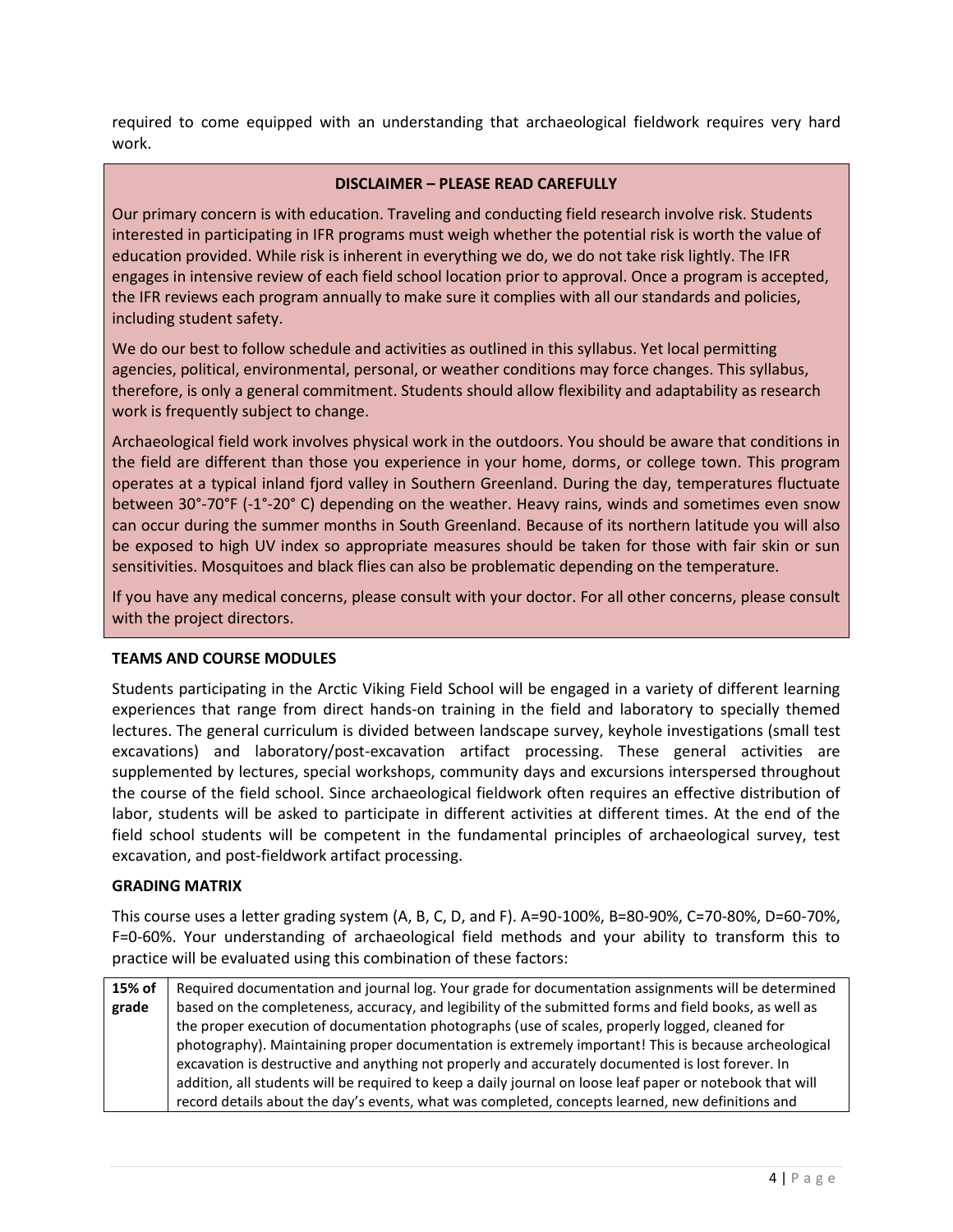|                 | terms, information about the deposits or features that they are excavating, on-going thoughts about<br>interpretations, etc. Students are encouraged to include drawings, sketches or site maps as part of their<br>journal. Progress will be checked periodically during the course and a copy of the journal must be<br>provided to the director of the field school before you leave to satisfy the written requirement of the<br>course.                                                                                                                                                                                                                                                                                                                                                                                                                                                         |
|-----------------|------------------------------------------------------------------------------------------------------------------------------------------------------------------------------------------------------------------------------------------------------------------------------------------------------------------------------------------------------------------------------------------------------------------------------------------------------------------------------------------------------------------------------------------------------------------------------------------------------------------------------------------------------------------------------------------------------------------------------------------------------------------------------------------------------------------------------------------------------------------------------------------------------|
| 50% of<br>grade | Discussion & camp participation/attitude. It is important for students to take part in all aspects of this<br>excavation to achieve the desired learning outcomes. This includes not only the work performed while in<br>the field but helping to make sure the operations of the camp are orderly. Assigned readings should be<br>finished before planned discussions and lectures. Completing reading early will be beneficial, since there<br>will be professional archaeologists and advanced students participating in the excavations and topics<br>may well come up before the assigned date. Crew members with positive attitudes are very important<br>for a productive excavation in the challenging field conditions of the Arctic! We all share the<br>responsibility to keep the experience positive for other students, instructors, local community members<br>and visiting scholars. |
| 25% of<br>grade | Performance in field and laboratory activities. Your grade for field and laboratory performance is based<br>on the ability to demonstrate applied knowledge of the basics of various field techniques. In some cases,<br>individuals may have particular aptitude for a particular task and may spend extra time on that task,<br>learning to perform it particularly well. However, since this is a field school, and many smaller projects<br>will need crewmembers to be able to perform all tasks, you will be expected to demonstrate a basic<br>competence in all areas that are covered in this course.                                                                                                                                                                                                                                                                                       |
| 10% of<br>grade | Final oral exam. Each student will be expected to perform in a 15-20 minute oral examination prior to<br>leaving Greenland. The exam will draw on the readings, lectures and personal experiences while in the<br>field in addition to how this knowledge might be applied to your future career path and interests.                                                                                                                                                                                                                                                                                                                                                                                                                                                                                                                                                                                 |

## **TRAVEL AND MEETING POINT**

Hold purchasing your airline ticket until six (6) weeks prior to departure date. Natural disasters, political changes, weather conditions and a range of other factors may require the cancelation of a field school. The IFR typically takes a close look at local conditions 6-7 weeks prior to program beginning and make Go/No Go decisions by then. This time frame still allows the purchase of discounted airline tickets while protecting students from potential loss of airline ticket costs if we decide to cancel a program.

All students are responsible for arranging their own transportation to Narsarsuaq, Greenland and arrive on Saturday, June 22. **Students travelling from North America will most likely travel through Reykjavik, Iceland (KEF) and have to transfer to the local airport for a connecting flight (AirIceland) to Greenland. Students travelling from the EU and other countries will most likely connect through Copenhagen Airport (CPH) and will layover in Kangerlussauaq International Airport (SFJ).** Upon arrival in Narsarsuaq, students will be met by members of the project team outside the baggage terminal. Students should ensure that they have sent their time of arrival to Drs. Harmsen and Madsen in advance. This program concludes on Monday, July 22 when we arrive back at Narsarsuaq. Students may depart for their return home, or onward travel, anytime on Tuesday, 23 July.

| North America    | Connecting flight and pass through         | Bus/taxi from KEF to Reykjavík Airport   |
|------------------|--------------------------------------------|------------------------------------------|
| (USA & Canada)   | passport control in Keflavik International | (RKV) near city center. Take Air Iceland |
|                  | Airport (KEF)                              | flight to Narsarsuag (UAK)               |
| EU and all other | Connecting flight through Copenhagen       | Travel to Kangerlussuaq (SFJ) and take   |
| countries        | Airport (CPH)                              | connecting flight to Narsarsuag (UAK)    |

If you miss your connection or your flight is delayed, please call, text, or e-mail the project directors immediately. A local emergency cell phone number will be provided to all enrolled students.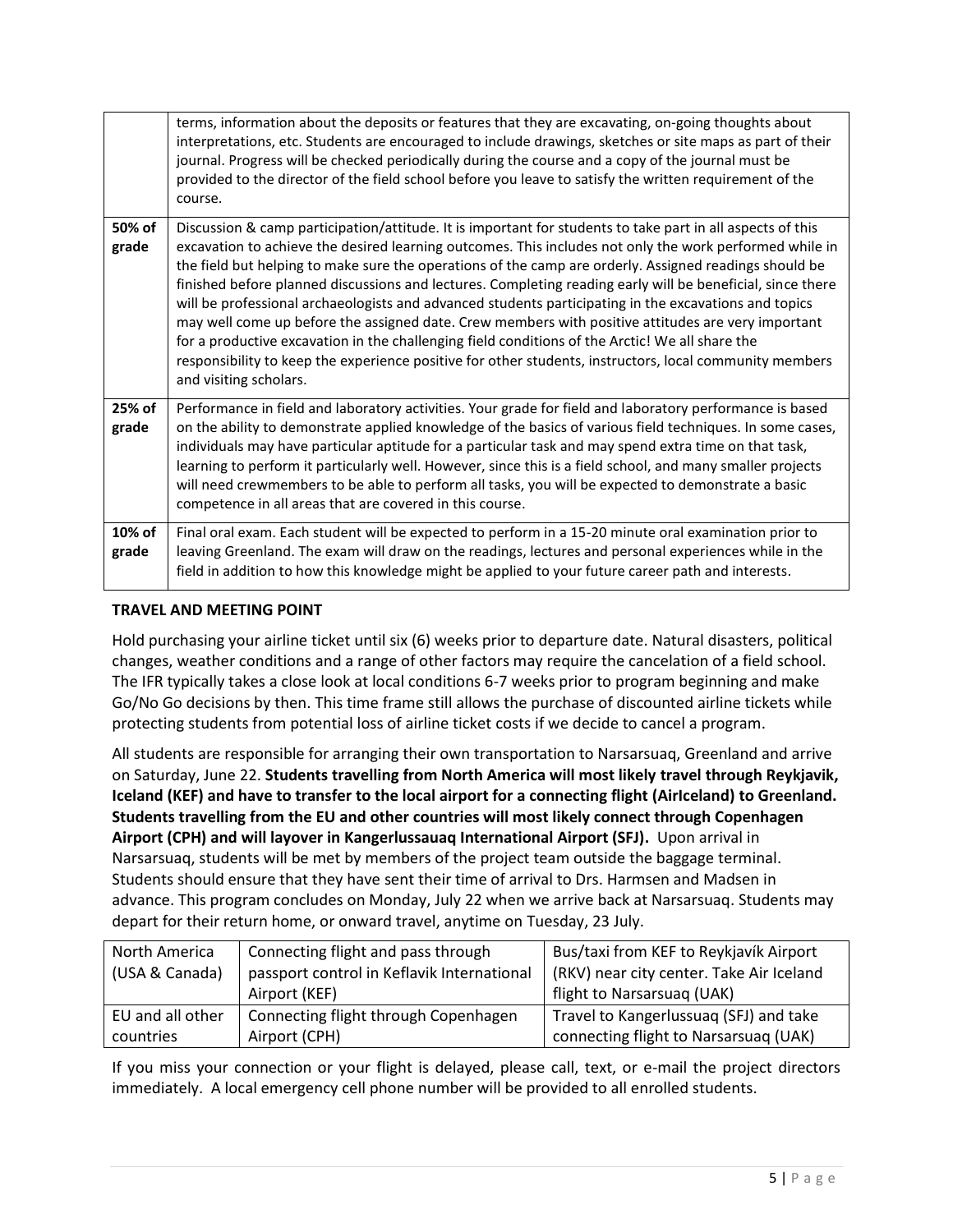#### **VISA REQUIREMENTS**

A valid passport and evidence of return or onward travel are required to enter and depart Greenland. All travelers entering Greenland should have a passport that is valid for at least 90 days after they depart their country of residence. The ideal amount of validity time that should be left on your passport when you depart a country should be roughly 6 months. Students travelling through Iceland will pass through Icelandic immigration prior to arrival in Greenland and may be asked to provide proof of their participation in the field school. We will provide this letter of participation to all students prior to departure.

#### **ACCOMMODATIONS**

On site—where the majority of the field school will take place—we will be camping. A tent and air mattress will be provided. You should bring a sleeping bag of good quality designed for freezing temperatures of at least +10° F (-12° C or lower). You will receive more information before you arrive in Greenland detailing other equipment you should bring. Water will be collected from local wells for cooking and drinking. Toilet facilities are basic but functional. Arrangements will be made to access shower facilities and washing machines—but it should be noted that these facilities will not be available every day.

#### **MEALS**

All food during the course of the field school is inclusive. All meals will be communal events and provide nutritious but basic food with what can be obtained in the local shop. We take turns cooking and doing the washing up, allowing budding chefs an opportunity to wow us all. **It is not possible to accommodate special dietary needs in this remote location.** This is due to the lack of ingredients that can be purchased in the immediate area.

## **STUDENTS WITH DISABILITIES AND SPECIAL NEEDS**

The Greenland National Museum and Archives and IFR is committed to equal opportunity for students experiencing disabilities. However, due to the physical nature of archaeological fieldwork and the remote location of the field camp, students with disabilities and special needs are encouraged to contact the instructor prior to enrollment in the course to determine whether safe and suitable arrangements may be made to ensure a positive educational experience.

#### **COURSE SCHEDULE**

All IFR field schools begin with safety orientation. This orientation includes proper behavior at the field area, proper clothing, local cultural sensitivities and sensibilities, potential fauna and flora hazards, review of IFR harassment and discrimination policies, and review of the student Code of Conduct.

| <b>Dates</b>  | <b>Activity</b>                                                                   |
|---------------|-----------------------------------------------------------------------------------|
| <b>Jun 22</b> | <b>FIELD SCHOOL BEGINS</b>                                                        |
|               | Students arrive Narsarssuag airport                                               |
|               | Welcome orientation & dinner                                                      |
|               | Overnight Narsarssuag hostel                                                      |
| <b>Jun 23</b> | Morning: Transport - Site tour Qassiarsuk (Brattahlíð)                            |
|               | Afternoon: Transport to Igaliku and begin camp set-up                             |
|               | Evening: SAFETY & HEALTH ORIENTATION (HH)                                         |
| Jun 24-28     | Teams 1 & 2: Camp set-up, site survey and monitoring, setting up excavation units |
|               | Lecture #1 (CKM) - The Norse World (1000-1450 AD)                                 |
|               | Lecture #2 (HH) Climate change and loss of arch heritage                          |
|               | Lecture #3 (HH & CKM) UNESCO World Heritage & Greenland                           |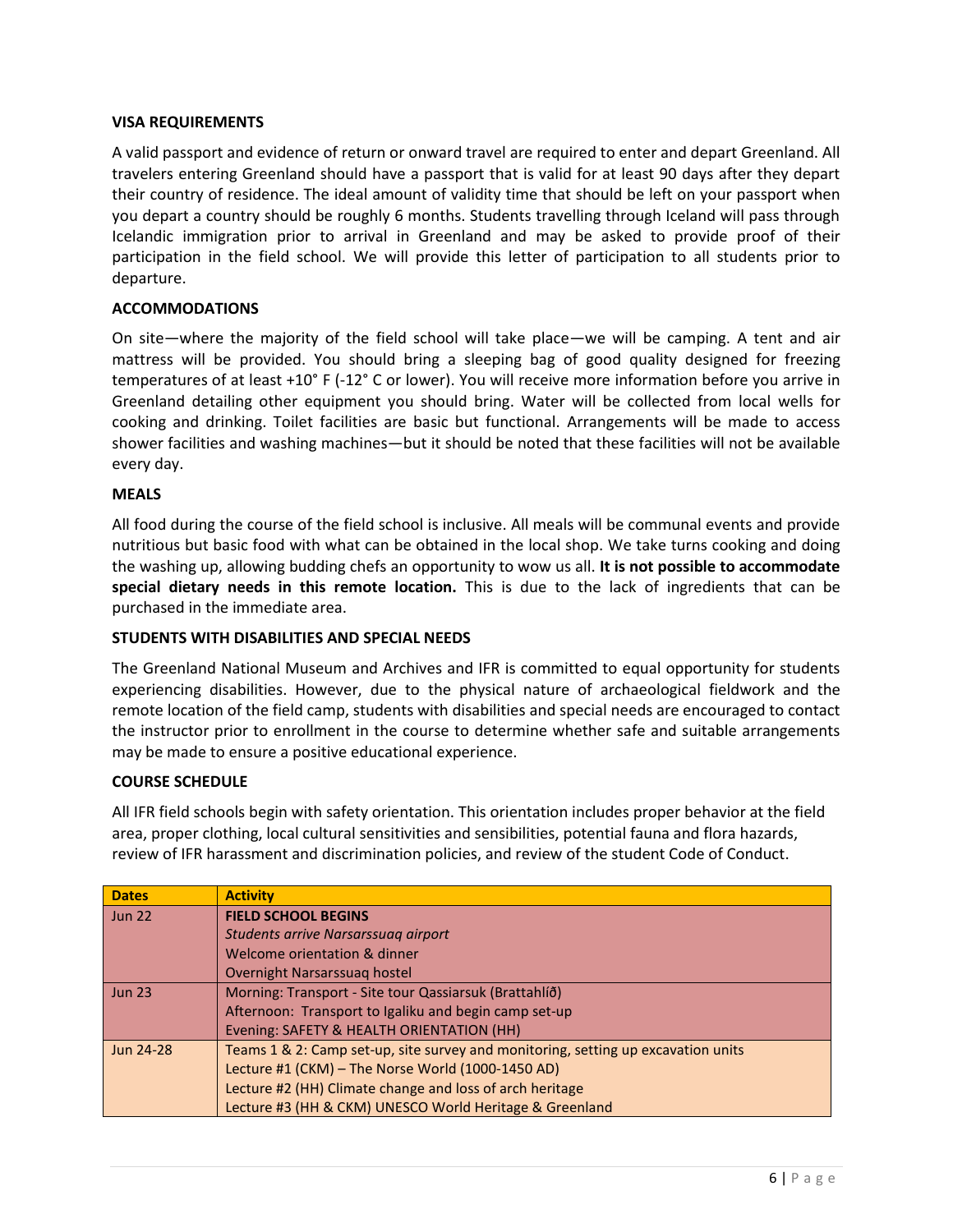| <b>Jun 29</b>    | FREE DAY: (shower, laundry, relax, catch up on readings, go hiking in pairs or groups)                |
|------------------|-------------------------------------------------------------------------------------------------------|
| Jun 30-Jul 5     | Team 1: Survey                                                                                        |
|                  | Team 2: Excavation                                                                                    |
|                  | Lecture #4 (CKM) – Cultural History timeline of Greenland                                             |
|                  | Lecture #5 (RH) TBA - environmental arch                                                              |
|                  | Lecture #6 (RH) TBA - zooarch                                                                         |
| Jul <sub>6</sub> | <b>RH</b> departs                                                                                     |
|                  | Group Excursion: transport (12x people) to Tasilikuloog, visit one of the sheep farmers and           |
|                  | see the site of the Ø171 excavation. We then head on to Qanisartuut, where we spend a night           |
|                  | in the hostel.                                                                                        |
| Jul 7            | Return to camp - <b>FREE DAY</b> (shower, laundry, relax, catch up on readings, go hiking in pairs or |
|                  | groups)                                                                                               |
| Jul 8-12         | Team 1: Excavation                                                                                    |
|                  | Team 2: Survey                                                                                        |
|                  | Lecture #7 (JA) - bioarch                                                                             |
|                  | Lecture #8 (KS) - zooarch                                                                             |
|                  | Lecture #9 (KS) - zooarch                                                                             |
| Jul 13           | FREE DAY (shower, laundry, relax, catch up on readings, go hiking in pairs or groups)                 |
| Jul 14-19        | Teams 1 & 2: Winding down & post-excavation lab work                                                  |
|                  | Lecture #10 (MN) TBA                                                                                  |
|                  | Lecture #11 (JA) TBA                                                                                  |
|                  | Lecture #12 (CKM) TBA                                                                                 |
| Jul 20-21        | Close down camp, clean-up, packing                                                                    |
| <b>Jul 22</b>    | <b>Morning: Transport to Narsarsuag</b>                                                               |
|                  | Afternoon: individual oral exams                                                                      |
|                  | <b>EVENING: FAREWELL PARTY &amp; DINNER</b>                                                           |
|                  | Overnight Narsarsuag hostel                                                                           |
| <b>Jul 23</b>    | Students depart home or onward travel                                                                 |

## **REQUIRED READINGS**

Arneborg, J., N. Lynnerup, J. Heinemeier, J. Møhl, N. Rud, and Árný E. Sveinbjörnsdóttir (2012) Norse Greenland dietary economy ca. AD 980-ca. AD 1450: Introduction. Journal of the North Atlantic 3:1-39.

Arneborg, Jette, Niels Lynnerup, and Jan Heinemeier (2012)

Human diet and subsistence patterns in Norse Greenland AD C. 980—AD c. 1450: archaeological interpretations. Journal of the North Atlantic, 3:119-133.

## Berglund, Joel (2010)

Did the Medieval Norse Society in Greenland really fail? In *Questioning Collapse: Human Resilience, Ecological Vulnerability, and the Aftermath of Empire*, Patricia McAnany and Norman Yoffee (eds.). Cambridge: Cambridge University Press.

Bishop, R., M. Church, A. Dugmore, C. K. Madsen, and N. A. Møller (2013)

A charcoal-rich horizon at Ø69, Greenland: evidence for vegetation burning during the Norse landnám? Journal of Archaeological Science 40(11):3890-3902.

## Diamond, Jared (2005)

Chps. 6,7 & 8, pp 178-276*. Collapse: How societies choose to fail or succeed*: Penguin.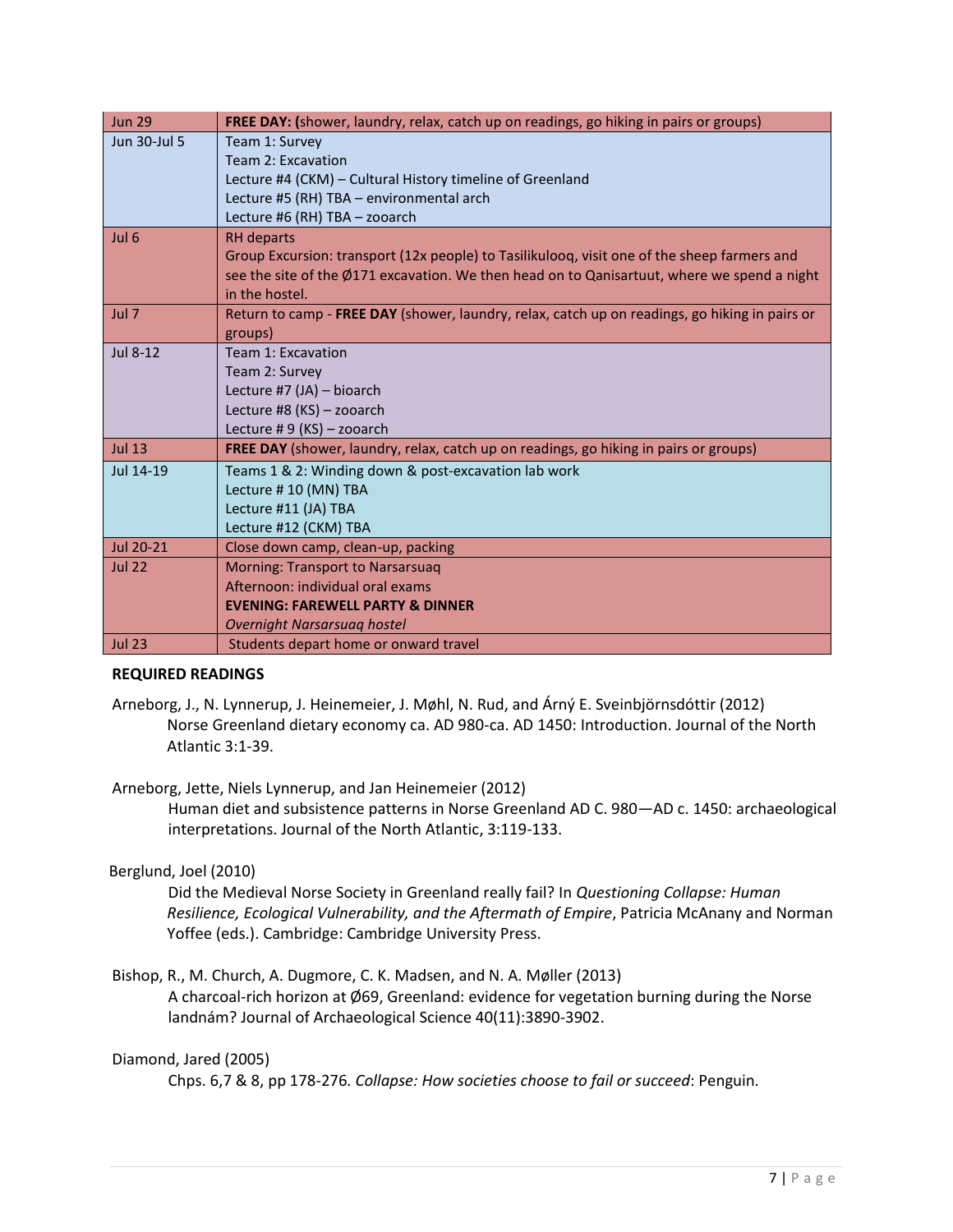Dugmore, A.J., et al. (2012)

Cultural adaptation, compounding vulnerabilities and conjunctures in Norse Greenland. PNAS 109(10):3658-3663.

Dugmore, Andrew J., Christian Keller, and Thomas H. McGovern (2007) Norse Greenland settlement: reflections on climate change, trade, and the contrasting fates of human settlements in the North Atlantic islands. Arctic anthropology 44(1):12-36.

Frei, K.M., A.N. Coutu, K. Smiarowski, R. Harrison, C. K. Madsen, J. Arneborg, R. Frei, G. Guðmundsson, S. M. Sindbæk, J. Woollett, S. Hartman, M. Hicks & T. H. McGovern (2015)

Was it for walrus? Viking Age settlement and medieval walrus ivory trade in Iceland and Greenland, World Archaeology, 47(3):439-466.

Grant, Jim, Sam Gorin, and Neil Fleming (2008)

Chp. 10, Managing the past. *The Archaeology Coursebook: An introduction to themes, sites, methods & skills.* Routledge, pp. 341-376.

- Lucas, Gavin & Thomas McGovern. 2007. Bloody Slaughter: Ritual decapitation and display at the Viking settlement of Hofstadir, Iceland. European Journal of Archaeology,10(1):7-30.
- Maher, R. A. and R. Harrison (2014)

Humans - a Force of Nature in Human Ecodynamics in *The North Atlantic: A Collaborative Model of Humans and Nature through Space and Time*, pp. 1-19, edited by R. Harrison, R. & R. Maher. Lexington Publishers, Lanham, Maryland.

#### McGovern, T.H., R. Harrison, K. Smiarowski (2014)

Sorting Sheep & Goats in Medieval Iceland and Greenland: Local Subsistence or World System? in *The North Atlantic: A Collaborative Model of Humans and Nature through Space and Time*, pp. 153-176, edited by R. Harrison, R. & R. Maher. Lexington Publishers, Lanham, Maryland.

#### Nuttall, Mark (2010)

Anticipation, climate change, and movement in Greenland. Études/Inuit/Studies 34(1):21-37.

#### O'Conner. Terry. (2008)

The Archeology of Animal Bones. 2<sup>nd</sup> ed. Texas A&M University Press.

Smiarowski, Konrad, Ramona Harrison, Seth Brewington, Megan Hicks, Francis Feeley, Celine Dupont-Herbert, George Hambrecht, Jim Woollett, and Thomas H. McGovern (2017)

Zooarchaeology of the Scandinavian settlements in Iceland and Greenland: diverging pathways. In *The Oxford Handbook of Zooarchaeology.* U. Albarella, H. Russ, K. Vickers, and S. Viner-Daniels, eds. Pp. 147-163. Oxford: Oxford University Press.

## Stendel, Martin, Jens Hesselbjerg Christensen, and Dorthe Petersen (2008)

Arctic climate and climate change with a focus on Greenland. Advances in Ecological Research 40:13-43.

## Reitz, Elizabeth, & Elizabeth Wing. (2008)

Chapter 2. Zooarchaeological history and theory, in *Zooarchaeology. 2nd ed*., Pp. 12-31 Cambridge University Press.